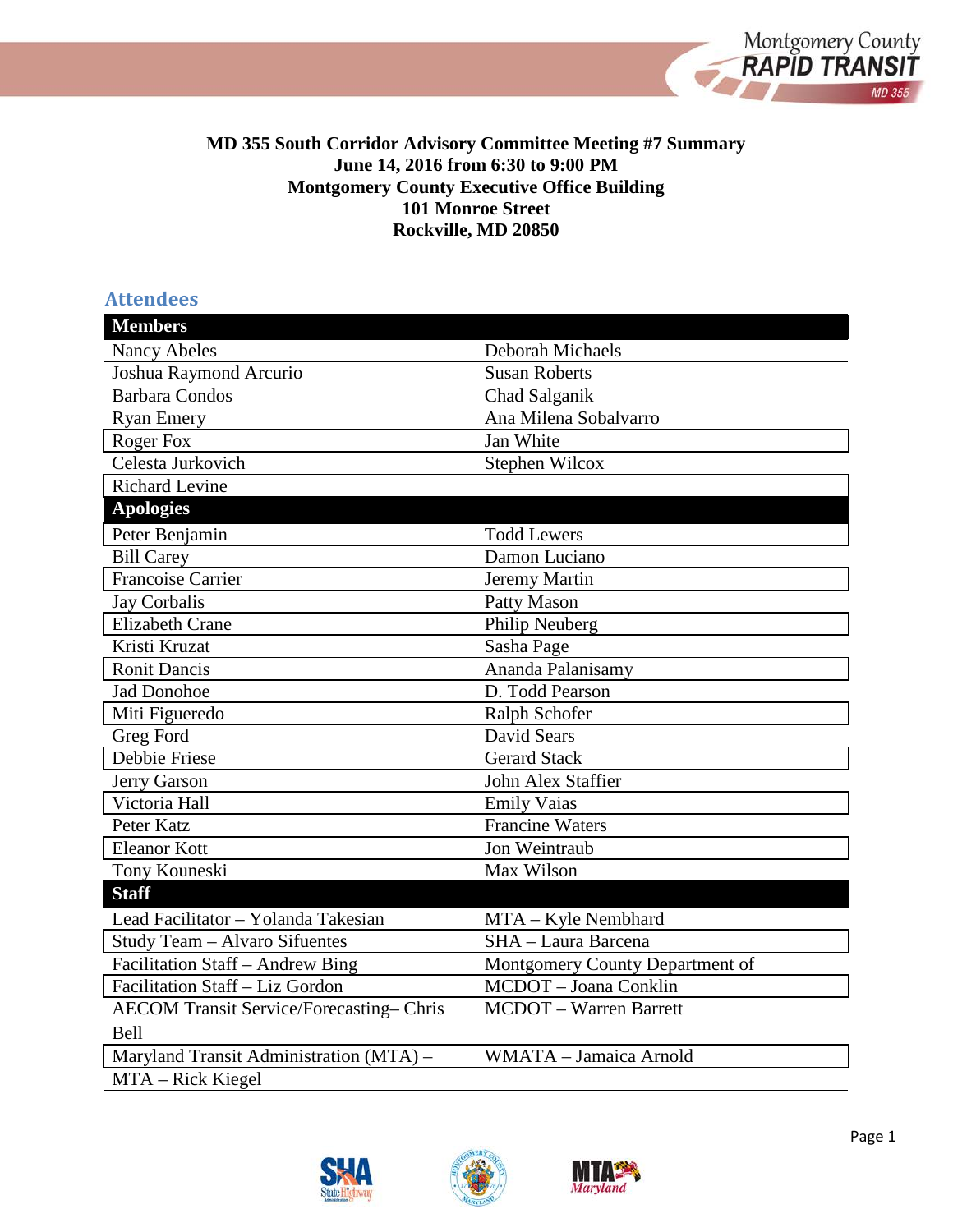

## **Handouts**

Handouts provided to CAC Members included:

- Agenda for CAC Meeting #7
- Presentation for CAC Meeting #7
- BRT Draft Alternatives Handouts
- BRT Draft Service and Station Map
- Summary of CAC Meeting #6

Meeting materials and video of the meeting will be posted on the project website: *[www.montgomerycountymd.gov/rts](http://www.montgomerycountymd.gov/rts)*

## **Introduction**

Facilitator Yolanda Takesian welcomed attendees, introduced meeting content, and outlined the agenda.

## **Montgomery County DOT Update**

Joana Conklin updated attendees on the status of an \$80,000 grant that MCDOT applied for through the Transportation Land Use Connections (TLC) grant program. TLC grants are made available to jurisdictions in the region by the Metropolitan Washington Council of Governments (MWCOG). The County's application was for a consultant to develop BRT station prototypes that can be used on various corridors. The grant was awarded, and a consultant is being chosen to complete the work. The project should begin in late summer-early fall and be completed by June of 2017. The County plans to come back to the CAC with ideas generated through this effort.

## **Summary of Open House**

Jackie Seneschal updated attendees on the project public open houses conducted since the last CAC meeting. Between the two open houses about 160 people attended, as a result of outreach through mailers to addresses within a half mile of the corridor and other media. Outreach was performed in English, Spanish, Russian, Chinese and Vietnamese. Ms. Seneschal encouraged CAC members to continue to share public open house and CAC materials with their neighborhood associations and other networks.

The BRT project team also received around 50 comments directly through the online comment form. The comments received both through the form and the open houses focused mostly on the following nonexhaustive list of topics:

- Relationship of BRT to Metro
- BRT amenities
- Impact to traffic operations
- Improved bicycle facilities
- Dedicated BRT lanes to attract riders
- Fixing existing infrastructure (roads, Metro)
- Parking needs at northern station
- Need for frequent service (5-10 minutes)



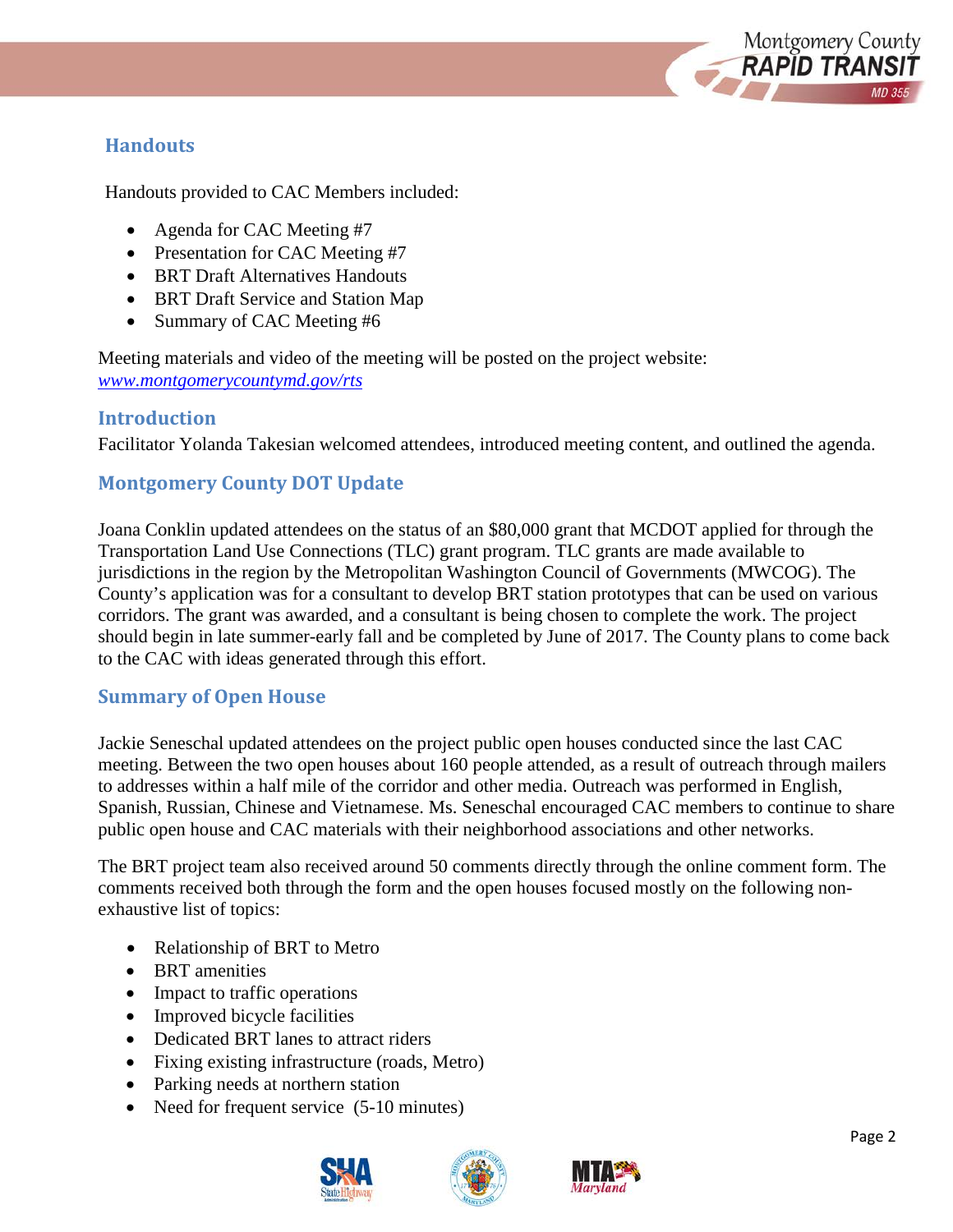

Commenters were also pleased that an alignment was added to Observation Drive. The fact that comments from open house visitors were similar to those expressed by CAC comments is a good indication that the CAC process is doing a good job of representing the public's input.

*(Question) Different stations will have different needs. How will the work recognize this?*

(Response) There will be a variety of station prototypes considered; analysis will predict ridership and size stations accordingly.

*(Q) How did the attendance at the first and second open houses compare?* 

(R) There were approximately 60 attendees at the first meeting, and 100 at the second.

*(Q) How did people react to the Observation Drive alignment?*

(R) We heard a lot of support for it. People also expressed concerns about community impacts that could occur with any widening of MD 355 in that section.

# **Project Process and Screening Criteria**

Ms. Seneschal discussed the progress made through the CAC process thus far, and showed where this meeting falls in that timeline, namely, introducing five conceptual BRT alternatives. Next, the process will turn toward comparing alternatives against each other, in terms of how well they meet the project's purpose and need and screening criteria.

The Alternatives screening process starts with examining fundamental physical constraints, followed by a high level comparative analysis. Those results will be presented to the CAC and to the broader public in the Fall. After the options have been vetted, they will be narrowed down to several that will be advanced to detailed study. These alternatives will be evaluated in greater detail and quantitatively compared before the selection of a Locally Preferred Alternative (LPA).

The general screening criteria that will be used to evaluate the conceptual alternatives include

- Transit ridership (BRT, bus, total)
- Boardings by station
- Travel time (BRT, automobiles)
- Person throughput
- Jobs/people within 45 and 60 minutes
- Property impacts
- Environmental impacts
- Costs (capital, operating)

*(Q) Will changes to Metro ridership be accounted for?*

(R) Metro ridership will be analyzed, but BRT service will not likely have much impact on Metro ridership.

*(Q) Is total transit time including transfers between service also included in the analysis?*





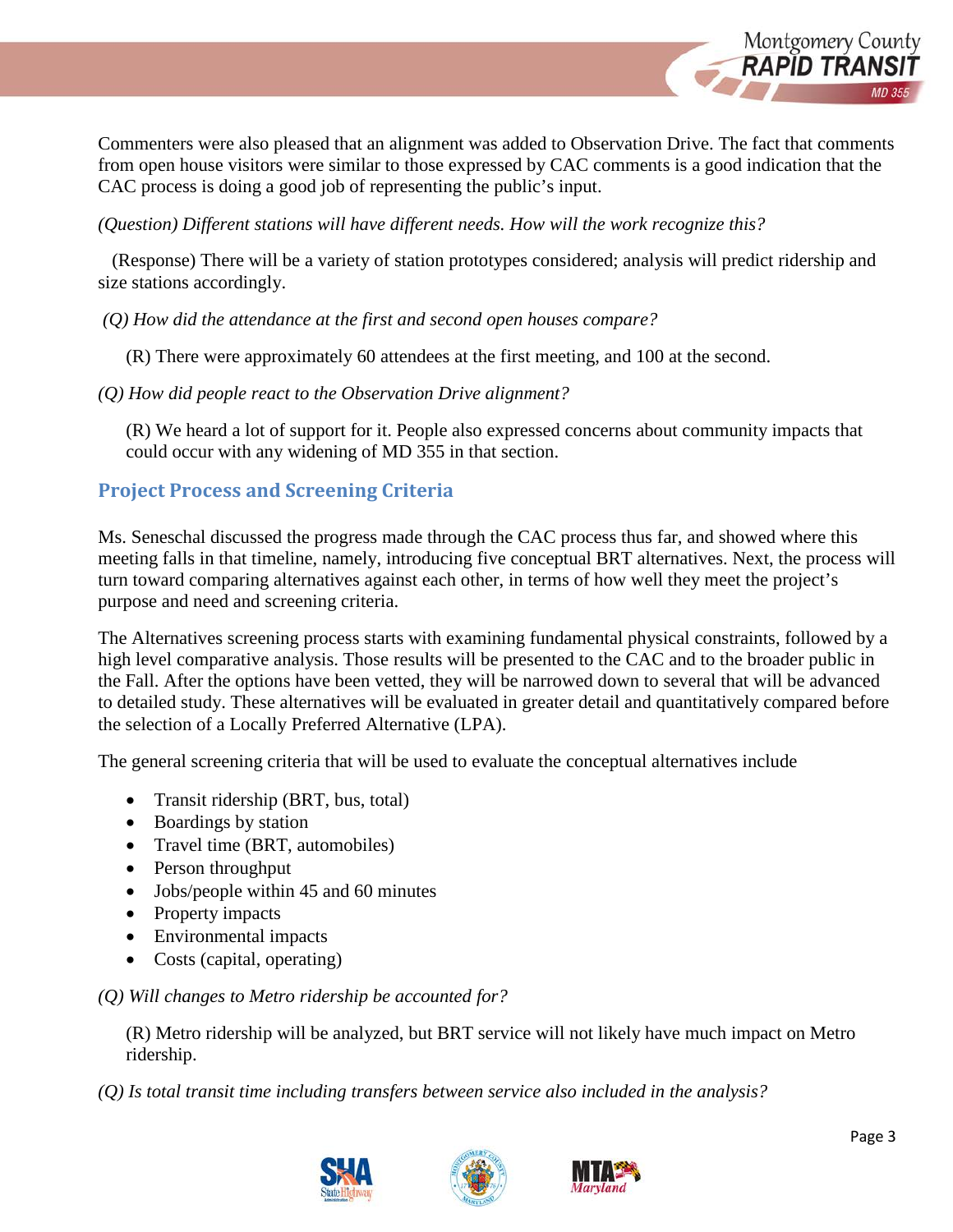

(R) Yes, that will be included.

## **Conceptual Alternatives**

Alvaro Sifuentes reviewed with the CAC the three components that characterize each alternative: the running way, the station locations, and a service plan. At the previous CAC meeting, the members had the opportunity to review the station locations and service plans proposed for the entire corridor. The service plan consists of three routes:

- Clarksburg (northern termini) to Rockville Metrorail Station;
- Lake Forest Transit Center to Rockville Metrorail Station; and
- Montgomery College (Rockville Campus) to Southern Termini.

Meeting 7's discussion will focus on the running way.

The development of conceptual alternatives began with the Countywide Transit Corridors Functional Master Plan. Given the diverse characteristics found along the corridor, the team has divided it into the seven sections described below.

- Section 7 Clarksburg / Germantown (~6.2 miles), Clarksburg to Middlebrook Road
	- o MD 355 transitions to a four lane roadway at Middlebrook Road and then quickly to a two lane roadway north of MD 27
	- o Character and land use along MD 355 changes considerably from a suburban to rural environment
	- o Section would isolate comparison between the MD 355 alignment and an Observation Drive alignment
- Section 6 –Germantown / Montgomery Village (~3.2 miles), Middlebrook Road to MD 124 (Montgomery Village Avenue)
	- o Predominantly a six lane roadway section
	- o Predominantly suburban in nature
	- o North of the congested MD 124 intersection
- Section 5 Gaithersburg (~1.4 miles), MD 124 (Montgomery Village Avenue) to Summit Avenue
	- o Challenging section with many constraints. Alvaro discussed how more detail would be provided for this section on a later slide
- Section 4 Rockville / Shady Grove (~3.2 miles), Summit Avenue to College Parkway
	- o Predominantly a six lane roadway section
	- o Similar land use with commercial on the east side of the road and pockets of residential on the west side
- Section 3 Rockville Town Center (~1.8 miles), College Parkway to Dodge Street
	- o Challenging section with many constraints. Mr. Sifuentes discussed how more detail would be provided for this section on a later slide





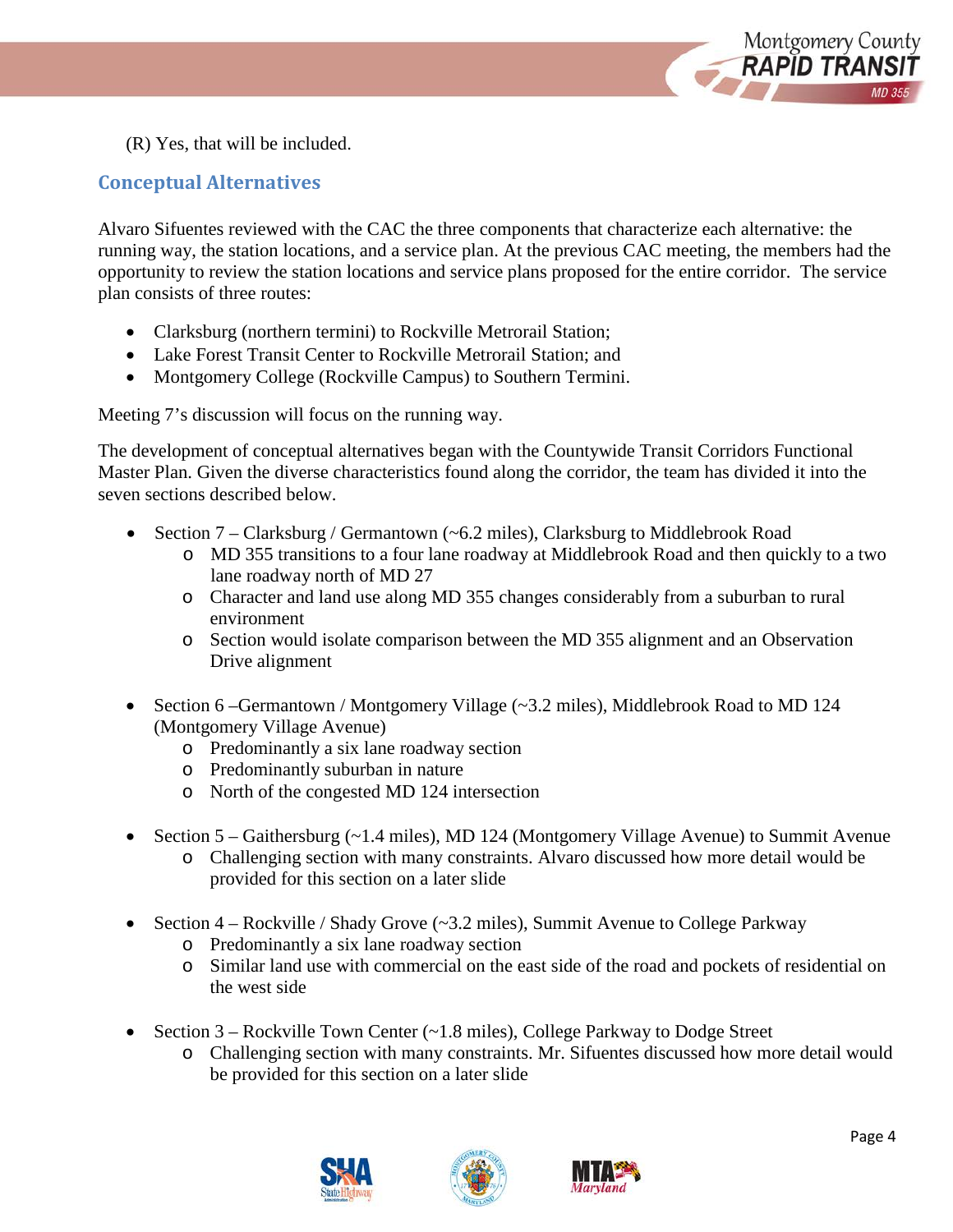

- Section 2 White Flint / Rockville (~4.1 miles), Dodge Street to Grosvenor Metrorail Station
	- o Predominantly a six lane roadway section
	- o Land use is commercial
	- o White Flint Sector Plan and Rockville Pike Plan cover most of this section
- Section  $1 \text{Bethesda}$  ( $\sim$ 3.2 miles), Grosvenor Metrorail Station to Bethesda Metrorail Station o Challenging section with many constraints. Alvaro discussed how more detailed would be provided for this section on a later slide

Sections 1, 3, and 5 are the most constrained and complicated of the corridor. The character of the roadway and constraints on the possible BRT running way types in those places were discussed in more detail.

- Section 5, Gaithersburg
	- o 5 lane section
	- o Center left turn lane used to access businesses
	- o Buildings in close proximity to roadway
	- o Constrained by bridge over railroad tracks and roadway
- Section 3, Rockville Town Center
	- o Buildings in close proximity to roadway
	- o Service roads providing inter-parcel connectivity
	- o Rail tracks on east side in close proximity to roadway
	- o Park and historic property
- Section 1, Bethesda
	- o Buildings in close proximity to roadway south of Jones Bridge Road
	- o Federal properties abutting both sides of roadway
	- o Three listed historic properties
	- o Beltway bridges

Mr. Sifuentes then explained each of the conceptual alternatives using the plans provided to the CAC members and available on the project website.

- Alternative 1: No Build
	- o Includes planned and programmed transit and roadway improvements as currently listed in the Financially Constrained Long Range Transportation Plan (CLRP)
- Alternative 2: Transportation System Management (TSM Figure 1)
	- o Enhanced bus service in existing lanes, including greater frequency
	- o Bus will be in mixed traffic
	- o Queue jumps at some intersections
	- o Transit Signal Priority (TSP) at some intersections
	- o TSM is being considered for entire length of the corridor from Bethesda to Clarksburg





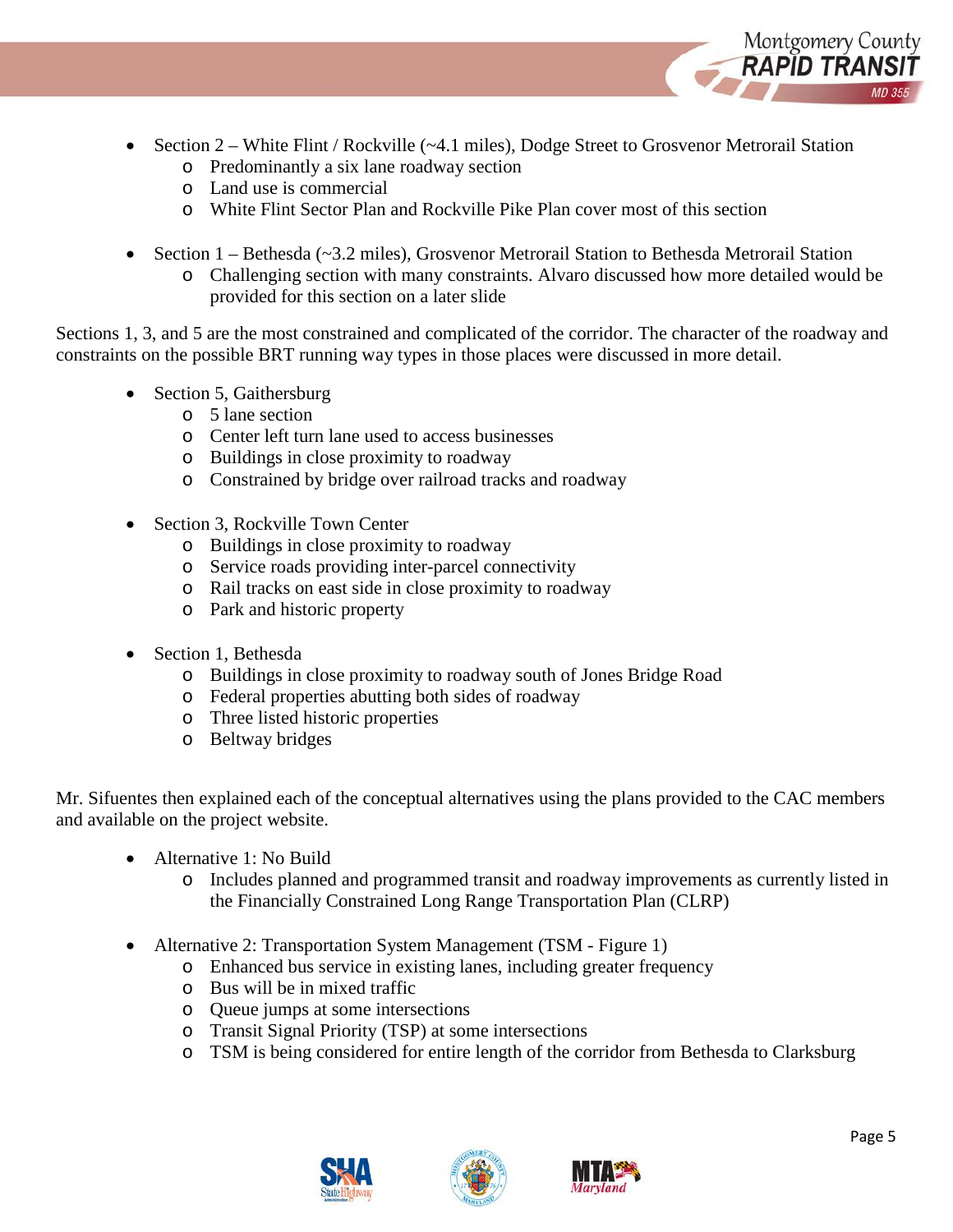

#### **Introduction of Alternative 3:**

Alternative 3 was divided into a 3A and 3B option. Both Alternatives include BRT that is mostly in the median, however Alternative 3A provides BRT service from the Grosvenor Metrorail Station to the Clarksburg Outlets along Observation Drive and Alternative 3B provides BRT service from the Bethesda Metrorail Station to Redgrave Place in Clarksburg, staying on MD 355. The specifics of each alternative are listed below, and depicted graphically on Figure 2 and Figure 3 which are available with the meeting #7 materials at [http://www.montgomerycountymd.gov/RTS/md355north.html.](http://www.montgomerycountymd.gov/RTS/md355north.html)

- Alternative 3A:
	- o Provides new BRT service from the Grosvenor Metrorail Station to the Clarksburg Outlets
	- o No BRT service between Bethesda and Grosvenor Metrorail Stations
	- o Service would be on dedicated lane(s) from Grosvenor Metrorail Station to Middlebrook Road along MD 355
	- o Two dedicated median lanes where feasible proposed for Sections 2, 4, 6 through widening of the road
		- o Within the median sections all existing unsignalized intersections would be closed. Those movements would need to occur at signalized intersections.
	- o Bi-directional dedicated median lane proposed for Section 3 achieved through the widening of the road
		- o Passing zones would be created to achieve necessary headways
		- o Within the median sections all existing unsignalized intersections would be closed. Those movements would need to occur at signalized intersections.
	- o Bi-directional dedicated median lane proposed for Section 5 achieved through the repurposing of the center turn lane
		- o Passing zones would be created to achieve necessary headways
		- o All left turn movements will only occur at signalized intersections
	- o Service would be in mixed traffic north of Middlebrook Road up to the Clarksburg Outlets along Observation Drive (Section 7)
- Three Route Patterns Along MD 355
	- o The first (northern) pattern is from either Clarksburg Outlets (Alternative 3A) or Redgrave Place (Alternative 3B), and would end at Rockville Metro Station
	- o The second (northern) pattern is from Lake Forest Transit Center to Rockville Metro Station
	- o The third (southern) pattern is from Montgomery College (Rockville Campus) to the southern terminus, which would be Grosvenor (Alternative 3A) or Bethesda Metro Station (Alternative 3B)
- Alternative 3B
	- o Provides new BRT service from the Bethesda Metrorail Station to Redgrave Place in Clarksville.
	- o Service would be in dedicated lane(s) from Bethesda Metrorail Station to Redgrave Place along MD 355.
	- o Alternative 3B running way options are the same as Alternative 3A except for:



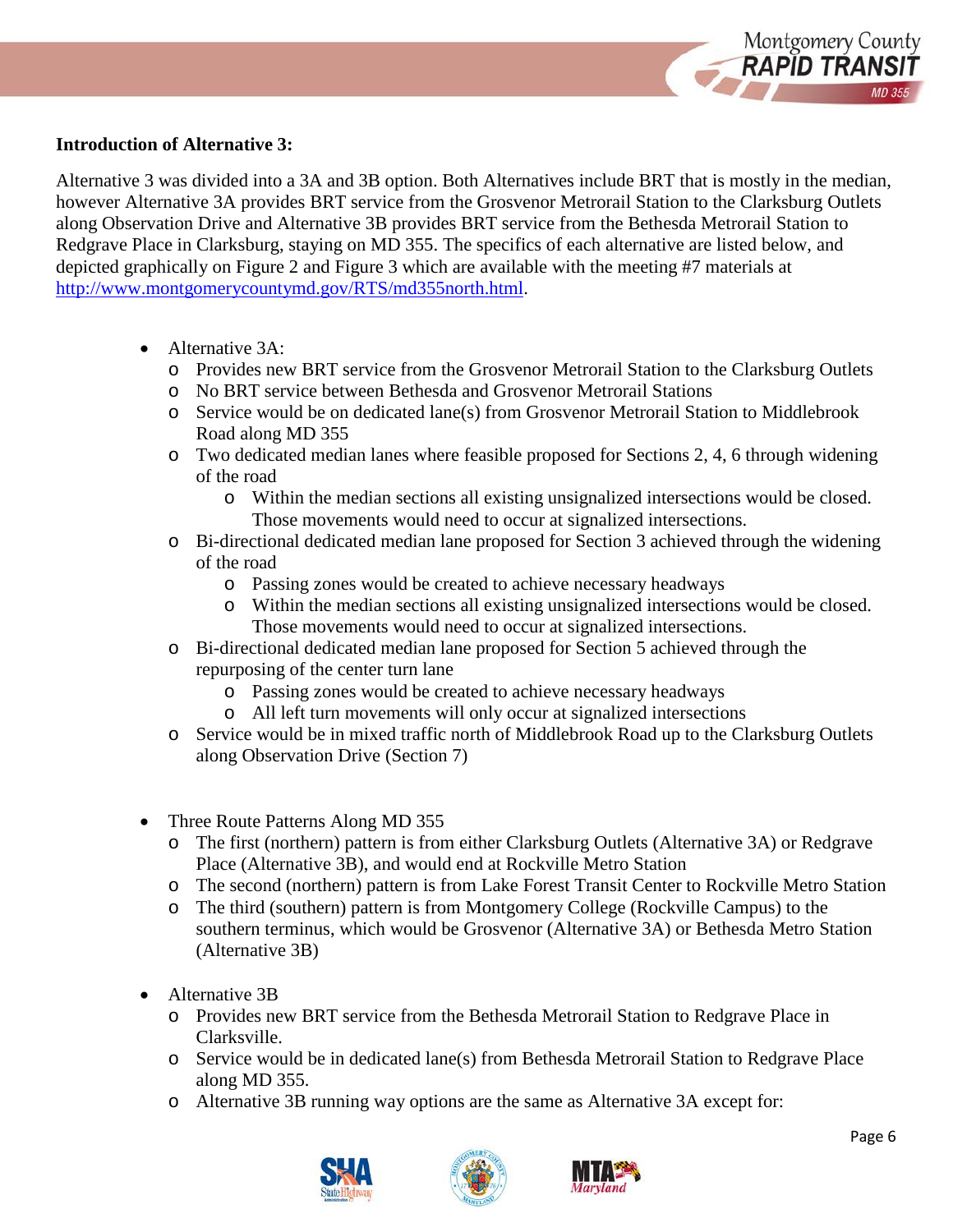

- $\circ$  Section 1 BRT would operate in the curb lane. The roadway inside of the Beltway will be converted into a reversible system where more lanes will be assigned to the peak direction of traffic. This condition is similar to the existing reversible system on US 29 inside the Capital Beltway. A lane in the off-peak direction would be repurposed. For example in the AM peak direction there would be four lanes of southbound traffic into Bethesda where the curb lane would be the dedicated BRT lane and shared with local buses and right turning movements to and from MD 355. The BRT operation in the off-peak direction would be in mixed traffic.
	- o A median BRT lane was not analyzed because there is a proposed pedestrian tunnel at Bethesda Medical Center, which is intended to diminish at-grade pedestrian crossings of MD 355 at this location. A median BRT station would be in direct conflict with the goals of the pedestrian underpass project.
	- o All concrete median along this section of the road would need to be removed.
- o Section 3 Lane repurposing of two inside lanes to provide two dedicated median BRT lanes.
	- o Within the median sections all existing un-signalized intersections would be closed. Those movements would need to occur at signalized intersections.
- o Section 7 This section is proposed as a two lane median BRT along MD 355
	- o Within the median sections all existing unsignalized intersections would be closed. Those movements would need to occur at signalized intersections.

#### **Introduction of Alternative 4:**

Alternative 4 was divided into a 4A and 4B option. Both Alternatives are mostly in the curb lane; however Alternative 4A provides BRT service from the Grosvenor Metrorail Station to Redgrave Place in Clarksburg and Alternative 4B provides BRT service from the Bethesda Metrorail Station to Redgrave Pace in Clarksburg. Both alternatives keep BRT service on MD 355. The differences were in approaches to constrained roadway sections, as outlined in the below bullet points. The specifics of each alternative are also depicted graphically on Figure 4 and Figure 5 and are available with the meeting #7 materials at [http://www.montgomerycountymd.gov/RTS/md355north.html.](http://www.montgomerycountymd.gov/RTS/md355north.html)

- Alternative 4A
	- o Provides new BRT service from the Grosvenor Metrorail Station to Redgrave Place in Clarksburg.
		- o No BRT service between Bethesda and Grosvenor Metrorail Station.
		- o Service would be on dedicated lane(s) from Grosvenor Metrorail Station to Redgrave Place along MD 355.
	- o Two dedicated curb lanes where feasible proposed for Sections 2, 6 and 7 through the widening of the road.
		- o The curb lanes will be shared with local buses and right turning vehicles to and from MD 355.
	- o A median running way was proposed for Sections 3, 4 and 5 to minimize switching from curb to median repeatedly.
	- o Bi-directional dedicated median lane proposed for Section 3 achieved through the widening of the road.



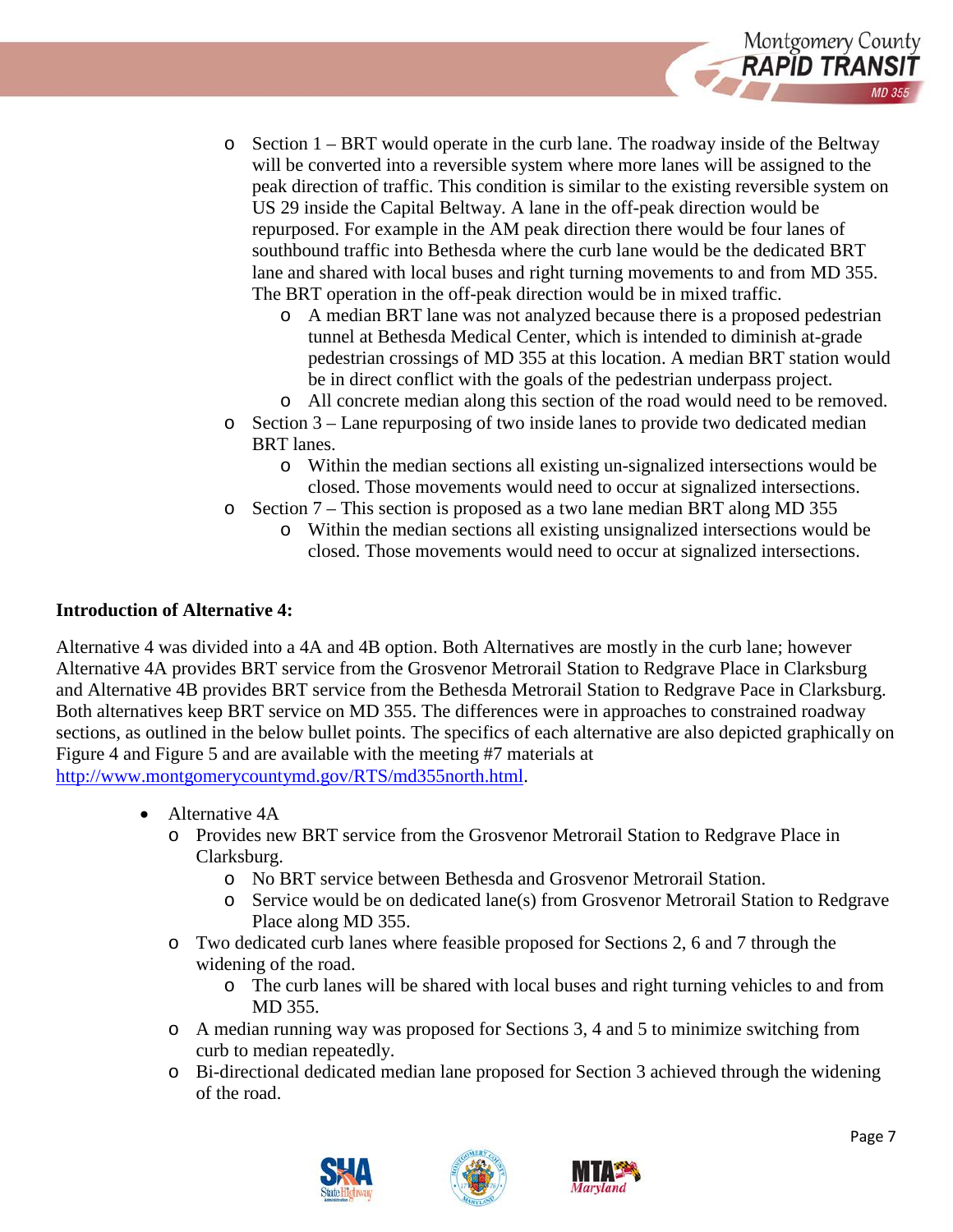

- o Passing zones would be created to achieve necessary headways.
- o Within the median sections all existing unsignalized intersections would be closed. Those movements would need to occur at signalized intersections.
- o Two dedicated median lanes where feasible proposed for Section 4 through the widening of the road.
	- o Within the median sections all existing unsignalized intersections would be closed. Those movements would need to occur at signalized intersections.
- o Bi-directional dedicated median lane proposed for Section 5 achieved through the repurposing of the center turn lane.
	- o Passing zones would be created to achieve necessary headways.
	- o All left turn movements will only occur at signalized intersections.
- o The transition from curb to median would occur over several blocks where the BRT may be in mixed traffic.
- Alternative 4B
	- o Provides new BRT service from the Bethesda Metrorail Station to Redgrave Place in Clarksburg.
	- o Service would be on dedicated lane(s) from Bethesda Metrorail Station to Redgrave Place along MD 355.
	- o All running way options remain the same as Alternative 4A except for:
		- o Section 1 (Same as running way proposed for Alternative 3B) BRT would operate in the curb lane. The roadway inside of the beltway will be converted into a reversible system where more lanes will be assigned to the peak direction of traffic. This condition is similar to the existing reversible system on US 29 inside the Capital Beltway. A lane in the off-peak direction would be repurposed. For example in the AM peak direction there would be four lanes of southbound traffic into Bethesda where the curb lane will be the dedicated BR lane and shared with local buses and right turning movements to and from MD 355. The BRT operation in the off-peak direction would be in mixed traffic.
			- o A median BRT lane was not analyzed because there is a proposed pedestrian tunnel at Bethesda Medical Center, which is intended to diminish at-grade pedestrian crossings of MD 355 at this location.
			- o All concrete median along this section of the road would need to be removed.
		- o Section 3 Lane repurposing of two outside lanes to provide two dedicated curb BRT lanes.
			- o The curb lanes will be shared with local buses and right turning vehicles to and from MD 355.
		- o Section 4 Two dedicated curb lanes where feasible
			- o The curb lanes will be shared with local buses and right turning vehicles to and from MD 355.
- Conceptual Alternatives Next Steps
	- o The next step in the process is to complete the preliminary analysis of the alternatives.
	- o The analysis performed will be used to complete the screening criteria information and compare alternatives.





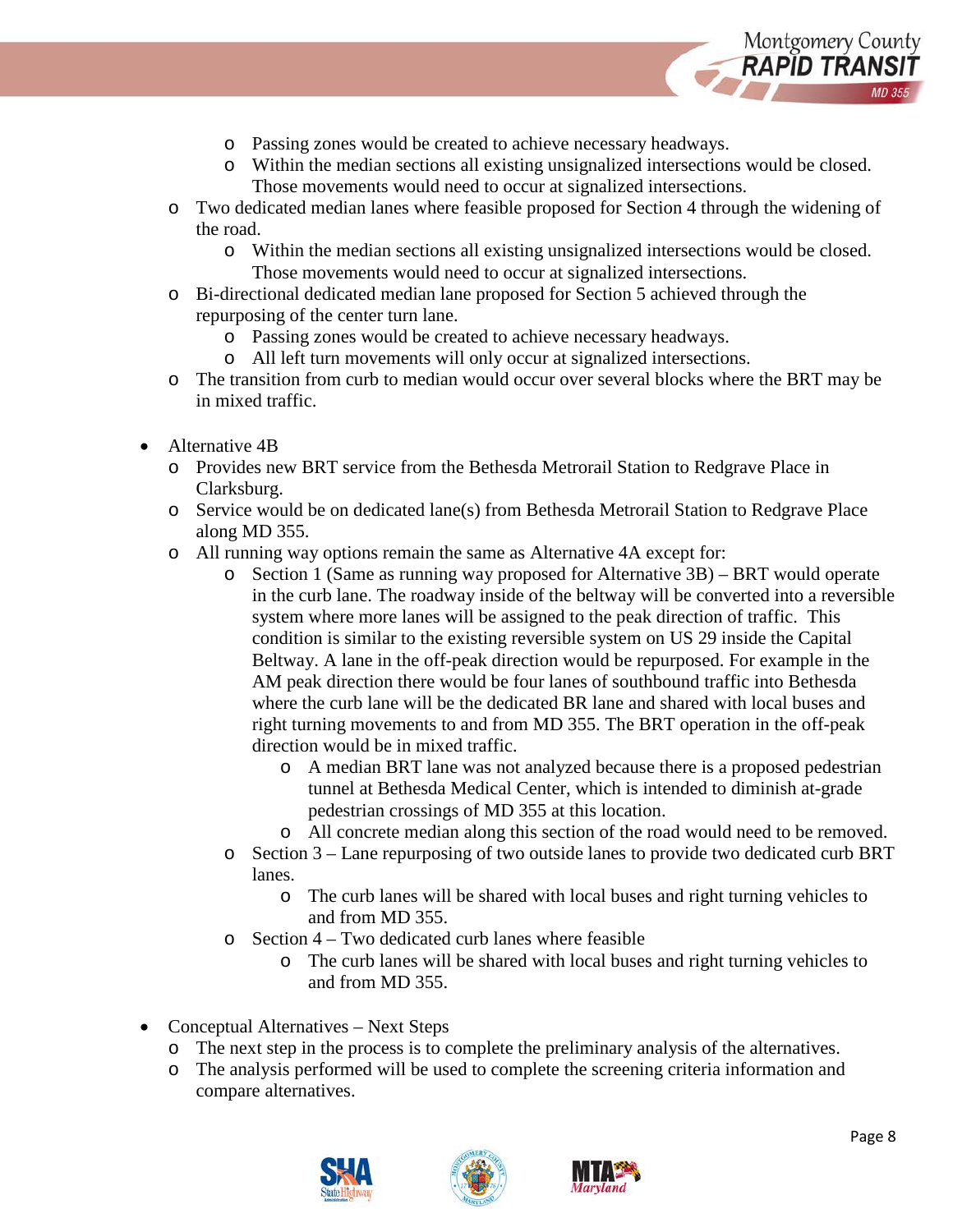

- o This information will also be used to guide the Alternatives Retained for Detailed Study (ARDS) selection.
- *(Q) How are right-turn pockets used for queue jumps?*

(R) A dedicated phase allocated to moving the buses through the signal will precede the general through traffic phase.

*(Q) How does that work with right turn on red?*

(R) The bus might block right-turning vehicles until the next queue jump phase. Queue jump locations will be evaluated for traffic impacts intersection by intersection

*(Q) Will passing in a bi-directional lane cause bus slowdowns?*

(R) Possibly. The VISSIM modeling will help reveal possible bi-directional operations issues.

*(Q) Will traffic being forced to double back from closed left turns be included in traffic modeling?* 

(R) Yes, it will, but will take place in later phases of the study.

*(Q) During the analysis phases of the study, will business impacts be analyzed? Closed lefts cause access concerns.* 

(R) The full extent of these kinds of impacts will be vetted through the CAC and public process.

*(Q) Summer traffic counts might not represent typical conditions; are your counts from summer?*

(R) No, they're from the fall of 2015

*(Q) How many lanes are there on Observation Drive?* 

(R) Four.

*(Q) How would pedestrians access median stations safely?*

(R) They would use the pedestrian phase at signalized intersections, which are the only locations where median stations would be located.

*(Q) What will happen to redirected lefts?*

(R) They'll have to take place at signalized intersections.

*(Q) Will queueing at intersections be taken into account?*

(R) Yes, in the detailed analysis phases of the project.

*(Q) In Bethesda, how will the BRT lane work in the off-peak direction?* 

(R) BRT will operate in mixed traffic in the off peak direction.

*(Q) What happens to the median?*





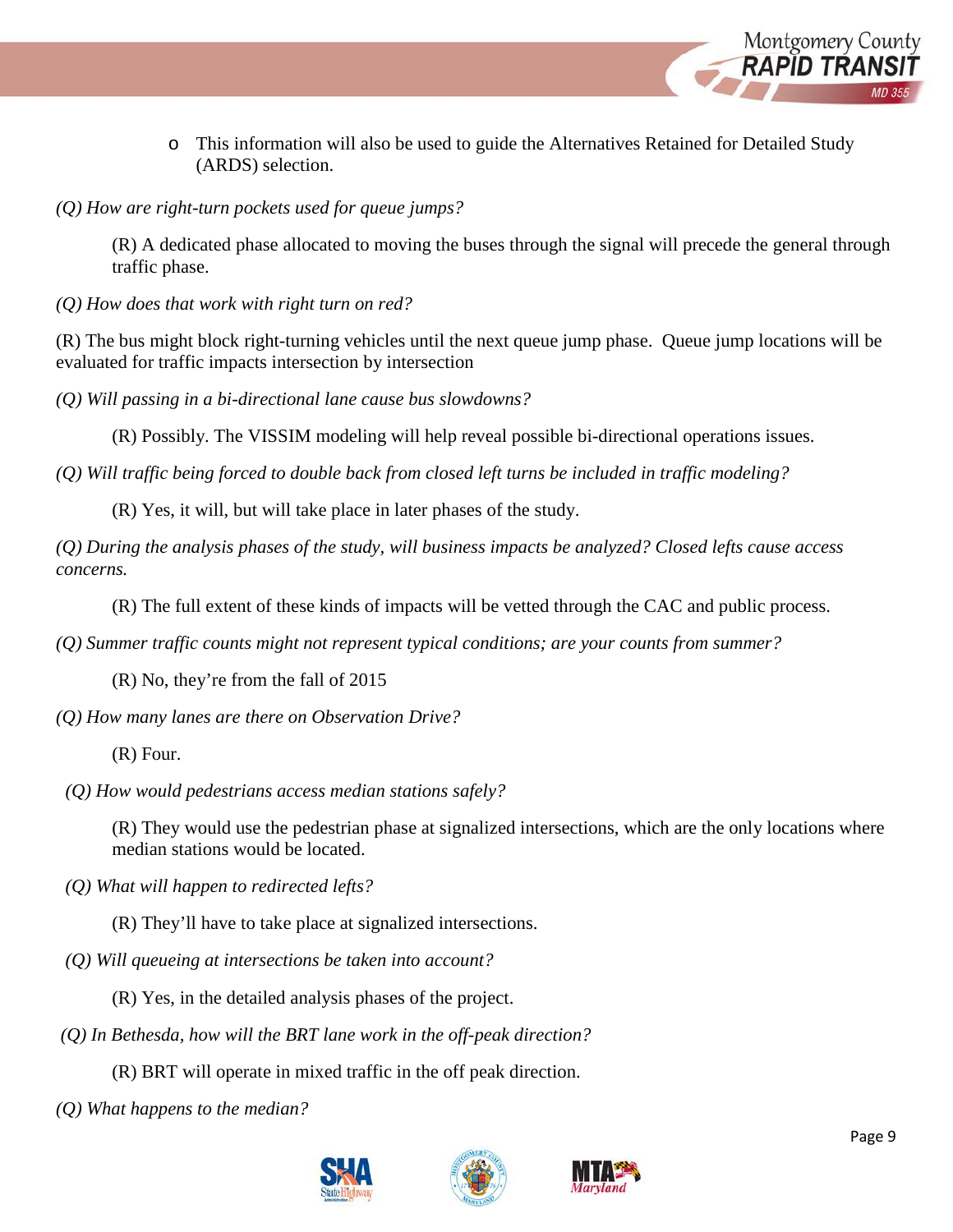

(R) The median would need to be removed.

*(Q) A dual left is planned at the NIH Navy Support Center.*

 *(Q) With planned roadway enhancements there are going to be some intersection changes; will these be modeled?*

(R) Planned conditions will be used in the models, yes.

 *(Q) Some of these streets are already wide, and older people are already having trouble crossing them in a single stage; how will this be addressed, since some alternatives call for widening?*

(R) There will usually be a median to wait for a potential two stage crossing. It may also be possible to adjust the length of the pedestrian phase. However, it is county policy for signal timing to allow pedestrians to get all the way across the street, regardless of street width.

*(Q) How will people get into the neighborhoods, especially where a reversible lane system is planned?*

(R) Left turns will be permitted from the inside lane.

*(Q) How efficient is it to switch between running way types over the length of the corridor?*

(R) It can cause problems, especially when the switches are between curb and median. We tried to minimize switching in each alternative to the greatest extent possible.

*(Q) Did you consider adjusting the route alignment to go off of MD 355 in the Rockville Town Center?*

(R) The alternatives in that section are consistent with Rockville's plan, but during the study process the City of Rockville will be involved in discussions and other options can be considered for study. One of the redundant routes shown in the service plan concept could be routed through the town center on local streets.

*(CAC Comment) Rockville Pike in this area also has lots of truck traffic and sideswipes.*

*(Q) Does Alternative 4B maintain the median where there currently is one in Section 1?* 

(R) Because of the reversible lane system, the median would be removed throughout.

*(Q) How wide are the lanes?*

(R) 10 to 12 feet.

*(Q) Are you going to use computer modeling to look at effects of alternatives?* 

(R) Yes; we are modeling alternatives using a VISSIM multimodal simulation model and the regional travel demand model.





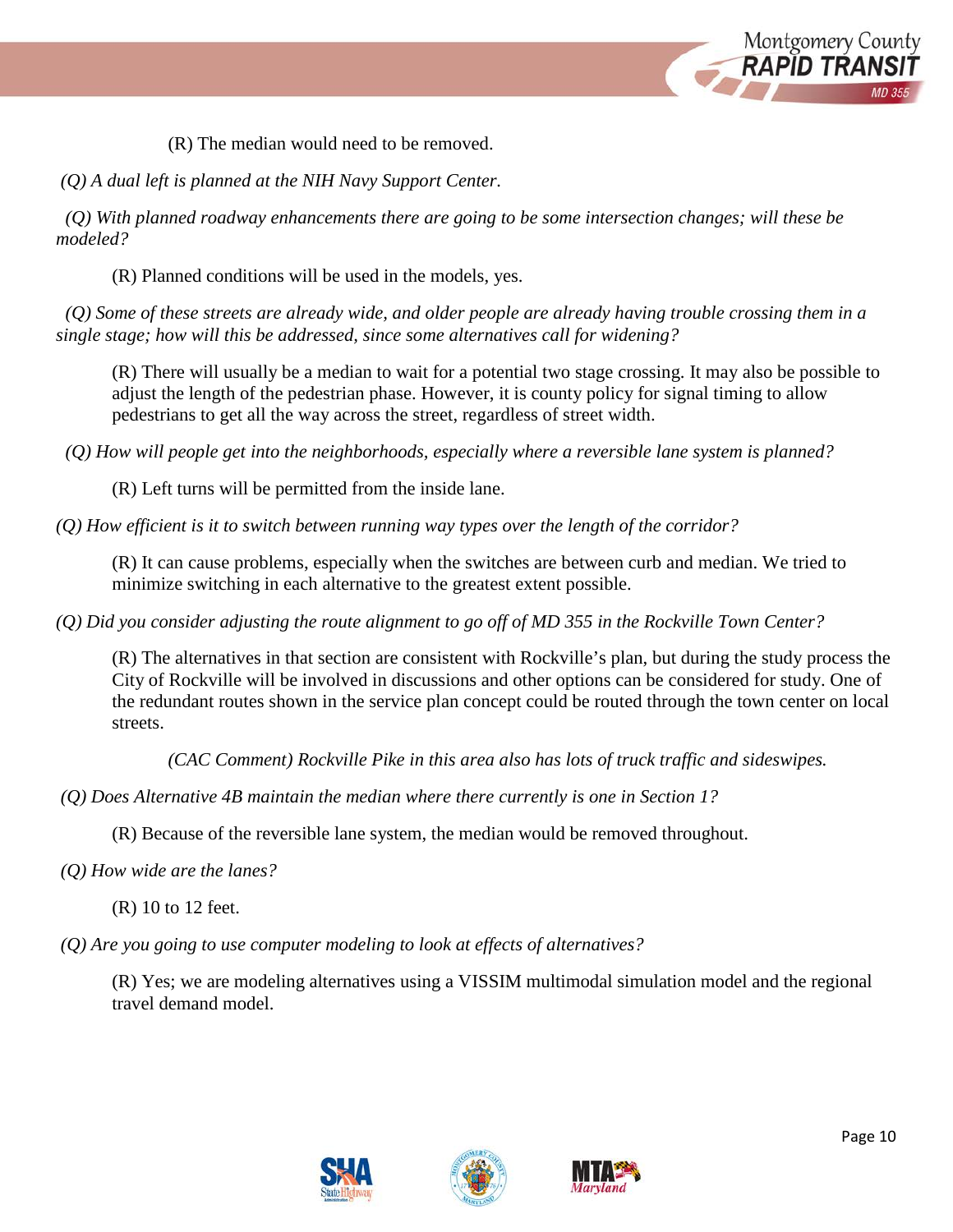

### **Breakout Exercise**

Meeting participants conversed with project staff at tables with maps of each of the sections, to understand and get into the details of the running way options being considered in each location. An additional table was available for members to discuss the proposed screening criteria.

Notes from Breakout Conversation:

Section 1 – Bethesda Metrorail Station to Tuckerman Lane

- Agreed that the alternatives proposed were realistic.
- Some expressed support for the reversible lane concept, but with curiosity on how that could interface with I-270/495 and the exit for Beach drive.
- Others were concerned with the impacts of a reversible lane system and wanted to see the results of analysis, but expressed support for the route extending from Grosvenor to the Bethesda Metro station operating in mixed traffic, especially with the future link to the Purple Line at Bethesda.
- Support for the route extending from Grosvenor to the Bethesda Metro station, especially with the future link to the Purple Line at Bethesda.
- For the reversible lane option, consider the constraints of limited median width and left turns from unsignalized intersections, particularly at the Jones Bridge Road dynamic left location.
- Criteria for evaluating alternatives should include imminent technological and behavioral changes including vehicle technology advances and non-owned on-demand single occupancy vehicles. These changes are likely coming sooner than the 25 year planning window of this project.
- Just inside the Beltway, MD 355 has many merge and turn lanes leading to many sideswipe and rear end collisions. There is also a lot of truck and commercial traffic that is redirected from Connecticut Avenue. These conditions make dynamic lanes and median elimination proposals very scary.

Section 2 – Tuckerman Lane to Dodge Street

- Use current problems with Ride On service to diagnose what needs to be included/avoided to make BRT work better.
- If a service plan has a turnaround at Grosvenor, where will the buses turn around?
- Support for a route from Montgomery College to Bethesda Metro
- Support for section 2 alternatives conforming with the White Flint Sector Plan. The Plan prioritized center lanes, and this project should too, as long as transitions between adjacent sections work out.
- Questions about what turnaround and other facilities will be required if the route terminates at Grosvenor.
- Median lanes are much more functional, especially in this section with current and planned mixed use development. The proposed BRT could be used to replace convenience driving along MD 355, since the service would be permanent and more functional than existing bus service.

Section 3 – Dodge Street to College Parkway

• Some drivers currently drive on Norbeck Road to Gude Drive to avoid Town Center traffic.